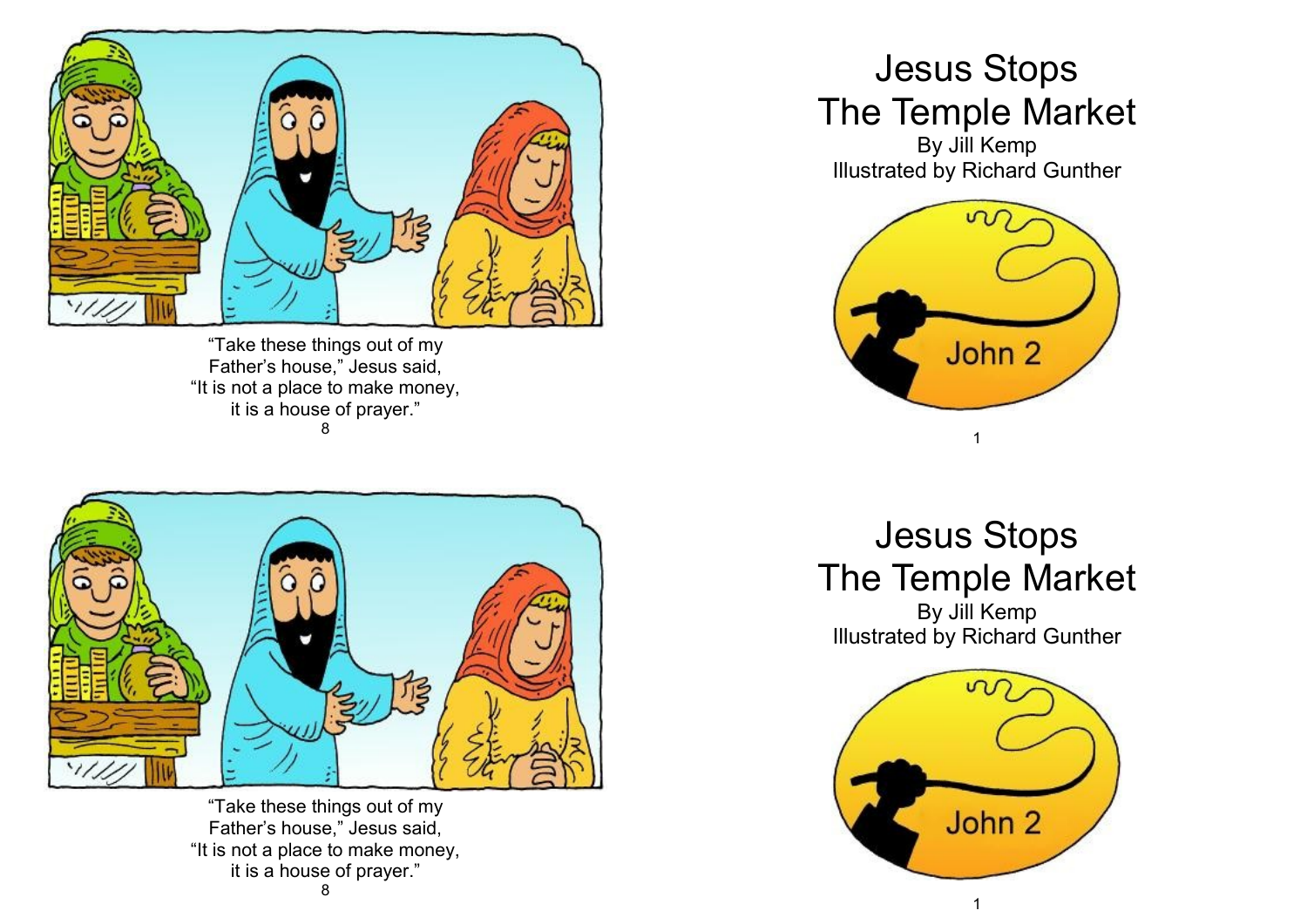

Jesus went up to the Temple at Jerusalem to celebrate the Passover, just as he had done since he was a boy. It was a time to thank God for saving the people of Israel. 2



Then Jesus went to the tables where the bankers who changed money sat. He tipped over the tables and the money went everywhere. 7



Jesus went up to the Temple at Jerusalem to celebrate the Passover, just as he had done since he was a boy. It was a time to thank God for saving the people of Israel.



Then Jesus went to the tables where the bankers who changed money sat. He tipped over the tables and the money went everywhere.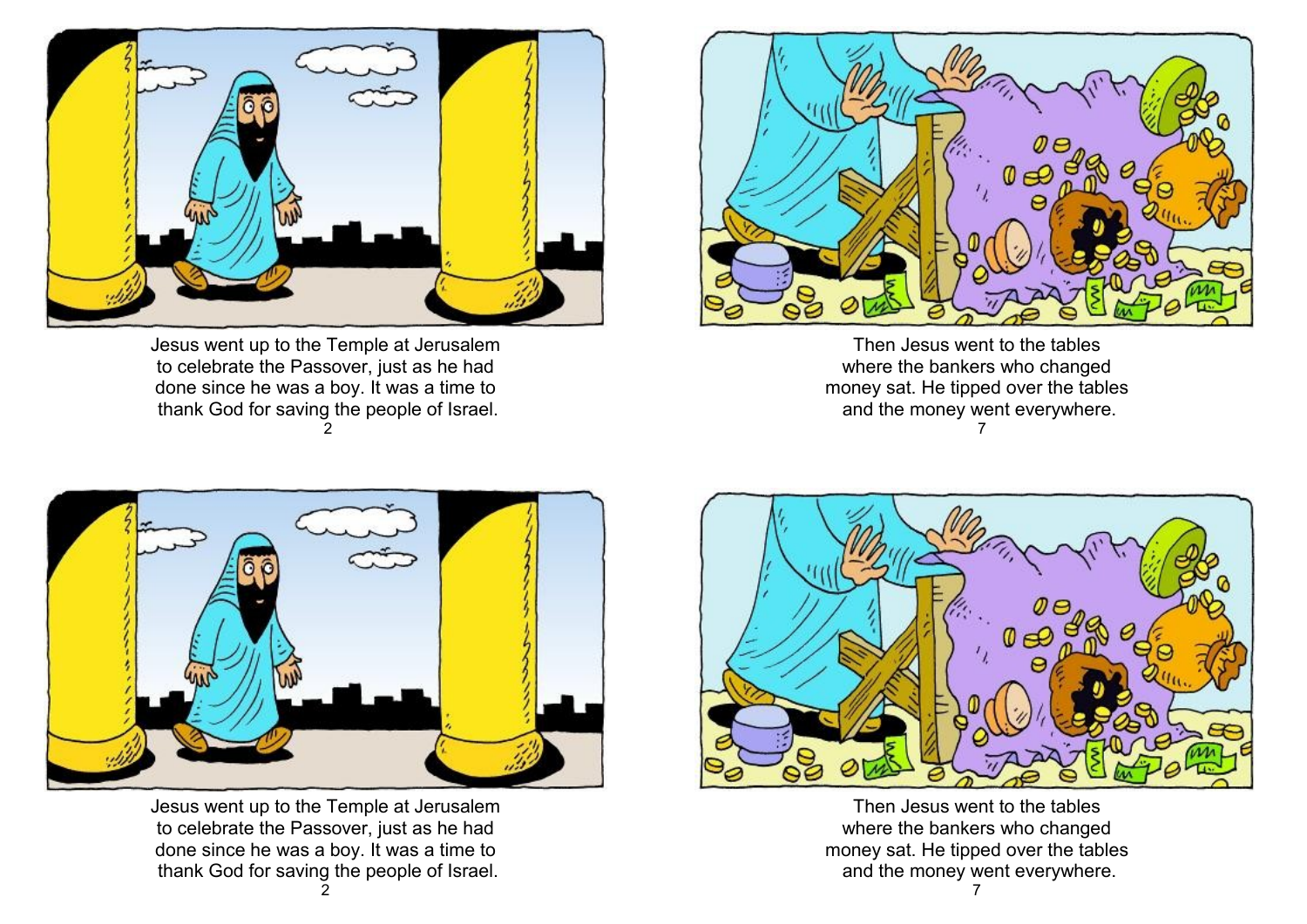

Jesus told the people who sold doves for the temple offering, to get them out of there too. All the stall holders, their doves and their animals fled outside. 6



Inside the temple people had set up a market selling oxen, sheep and doves for the temple offering, but charging them far too much and being dishonest. 3



Jesus told the people who sold doves for the temple offering, to get them out of there too. All the stall holders, their doves and their animals fled outside.



Inside the temple people had set up a market selling oxen, sheep and doves for the temple offering, but charging them far too much and being dishonest.